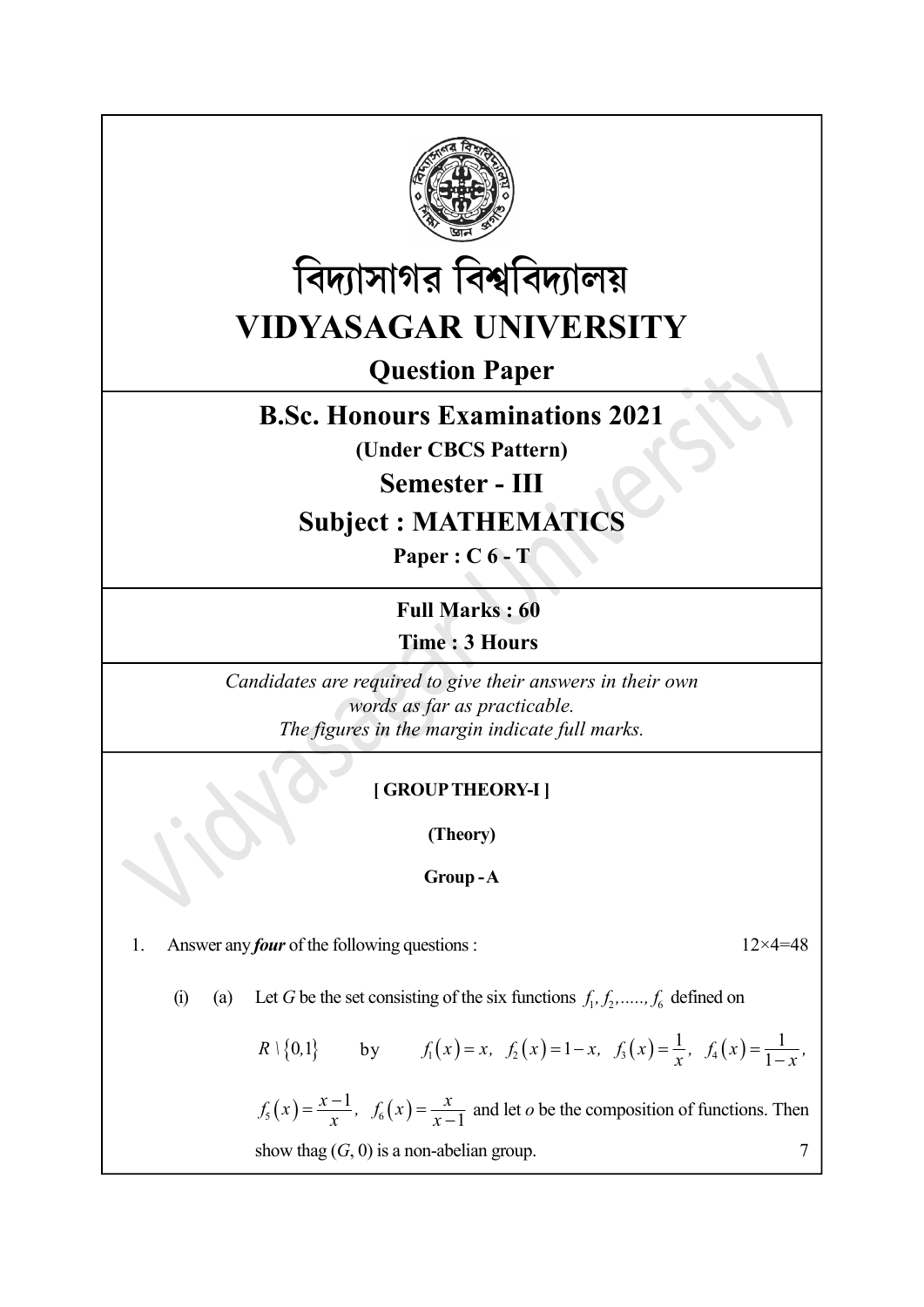|                | (b)               | Let G be a group and $a \in G$ is of order n. Then $\left(a^p\right) = \frac{n}{\gcd(n, p)}$ . Hence                                                                                 |        |
|----------------|-------------------|--------------------------------------------------------------------------------------------------------------------------------------------------------------------------------------|--------|
|                |                   | determine $O(a^3)$ and $O(a^3)$ , when $O(a) = 12$ .                                                                                                                                 | 5      |
| $\overline{u}$ | (a)               | Let T be the group of $2 \times 2$ invertible matrices over R under usual matrix<br>multiplication. Let $G$ be the subgroup of $T$ generated by the matrices                         |        |
|                |                   | $A = \begin{pmatrix} 0 & 1 \\ -1 & 0 \end{pmatrix}$ and $A = \begin{pmatrix} 0 & 1 \\ 1 & 0 \end{pmatrix}$ .                                                                         |        |
|                |                   | Prove that $G \cong D_4$ (i.e., G is a dihedral group of degree 4.)                                                                                                                  |        |
|                |                   | (b) Let $G = \left\{ \begin{pmatrix} a & a \\ a & a \end{pmatrix} \mid a \in \mathcal{Q}^* \right\}$ , where $\mathcal{Q}^* = \mathcal{Q} - \{0\}$ . Then prove that G is an abelian |        |
|                |                   | group with respect to multiplication of matrices.                                                                                                                                    | 5      |
| (iii)          | (a)               | Define center of a group. Find center of $S_3$ .                                                                                                                                     | 6      |
|                | (b)               | Let <i>H</i> be a subgroup of a group <i>G</i> and $N(H) = \{a \in G \mid aHa^{-1} = H\}$ . Prove                                                                                    |        |
|                |                   | that $N(H)$ is a subgroup of G which contains H.                                                                                                                                     | 6      |
| (iv)           | $\left( a\right)$ | Find the order of $(1, 2, 3, 4)$ $(5, 6, 7)$ in $S_7$ .                                                                                                                              | 2      |
|                | (b)               | Find all elements of order 8 in $(Z_{24}, +)$ .                                                                                                                                      | 3      |
|                | (c)               | Let $(G,*)$ be a group and H be a non-empty finite subset of G. Then show that                                                                                                       |        |
|                |                   | $(H, \ast)$ is a subgroup of $(G, \ast)$ if and only if $a \in H$ , $b \in H \Rightarrow a \ast b \in H$ .                                                                           |        |
|                |                   | Prove that every transposition is its own inverse.                                                                                                                                   | 5<br>2 |
|                | (d)               |                                                                                                                                                                                      |        |
| (v)            | (a)               | Let $H$ and $K$ be subgroups of a group $G$ . Then show that $HK$ is a subgroup of<br>G if and only if $HK = KH$ .                                                                   | 4      |
|                | (b)               | Let $(G,*)$ be a group and $(H,*)$ is a subgroup of $(G,*)$ . Let $a, b \in G$ and a                                                                                                 |        |
|                |                   | relation $\rho$ is defined on G by "app iff $x * y^{-1} \in H$ ". Prove that $\rho$ is an                                                                                            |        |
|                |                   | equivalence relation.                                                                                                                                                                | 4      |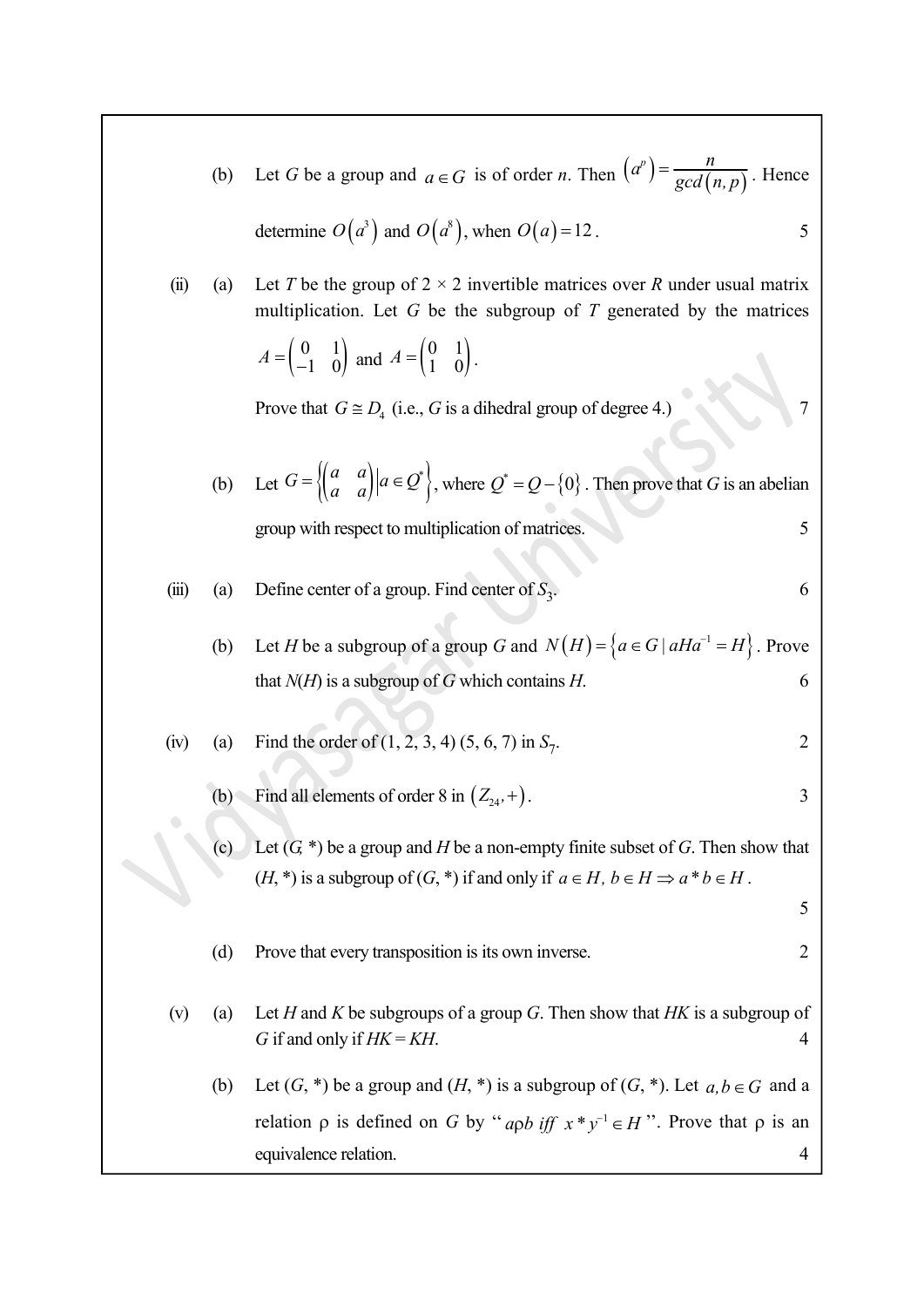- (c) Show that every subgroup of a cyclic group is cyclic. 4 (vi) (a) Suppose  $G_1$  and  $G_2$  are two groups. Then show that the subsets  $G_1 \times \{e\}$  and  ${e} \times G_2$  of  $G_1 \times G_2$  are normal subgroups of  $G_1 \times G_2$ .  $\begin{array}{|c|c|c|c|c|}\n\hline\n\text{.} & \text{6} & \text{ } \end{array}$ (b) Let G and G' be two a groups and  $\theta: G \to G'$  be a homomorphism of G onto  $G'$ . Prove that (i) If G is abelian, then  $G'$  is abelian. (ii) If G is cyclic, then  $G'$  is cyclic. (iii) If H is a normal subgroup of G, then  $\Theta(H)$  is also a normal subgroup of  $G'$  .  $\hspace{1.6cm} 6 \hspace{1.5cm} \vert$ (vii) (a) If H and K both are normal subgroups of a group G such that  $H \subseteq K$ , then prove that  $G/K \cong (G/H)/(K/H)$ . (b) Prove that any infinite cyclic group is isomorphic to the additive group  $Z$  of all integers. 6 (viii) (a) Prove that there are only two (up to isomorphism) groups of order 6. 4 (b) Let G be a finite cyclic group of order m. Then for every positive divisor d of m, there exists a unique subgroup of  $G$  of order  $d$ .  $\Box$  4 (c) Show that every proper subgroup of  $S_3$  is cyclic. 4 Group - B 2. Answer any six of the following questions :  $2 \times 6 = 12$ (i) If in a group G,  $a^5 = e$ ,  $aba^{-1} = b^2$  for  $a, b \in G$ , then show that  $O(b) = 31$ .
	- (ii) If G be a group of order 8 and G' be a group of order 3. Prove that there does not exist a homomorphism from  $G$  onto  $G'$ .
	- (iii) Show that  $(Q, +)$  is not finitely generated.
	- (iv) Let G be an abelian group and n be a fixed positive integer. Let  $H = \{a^n \mid a \in G\}$ . Prove that  $H$  is a subgroup of  $G$ .